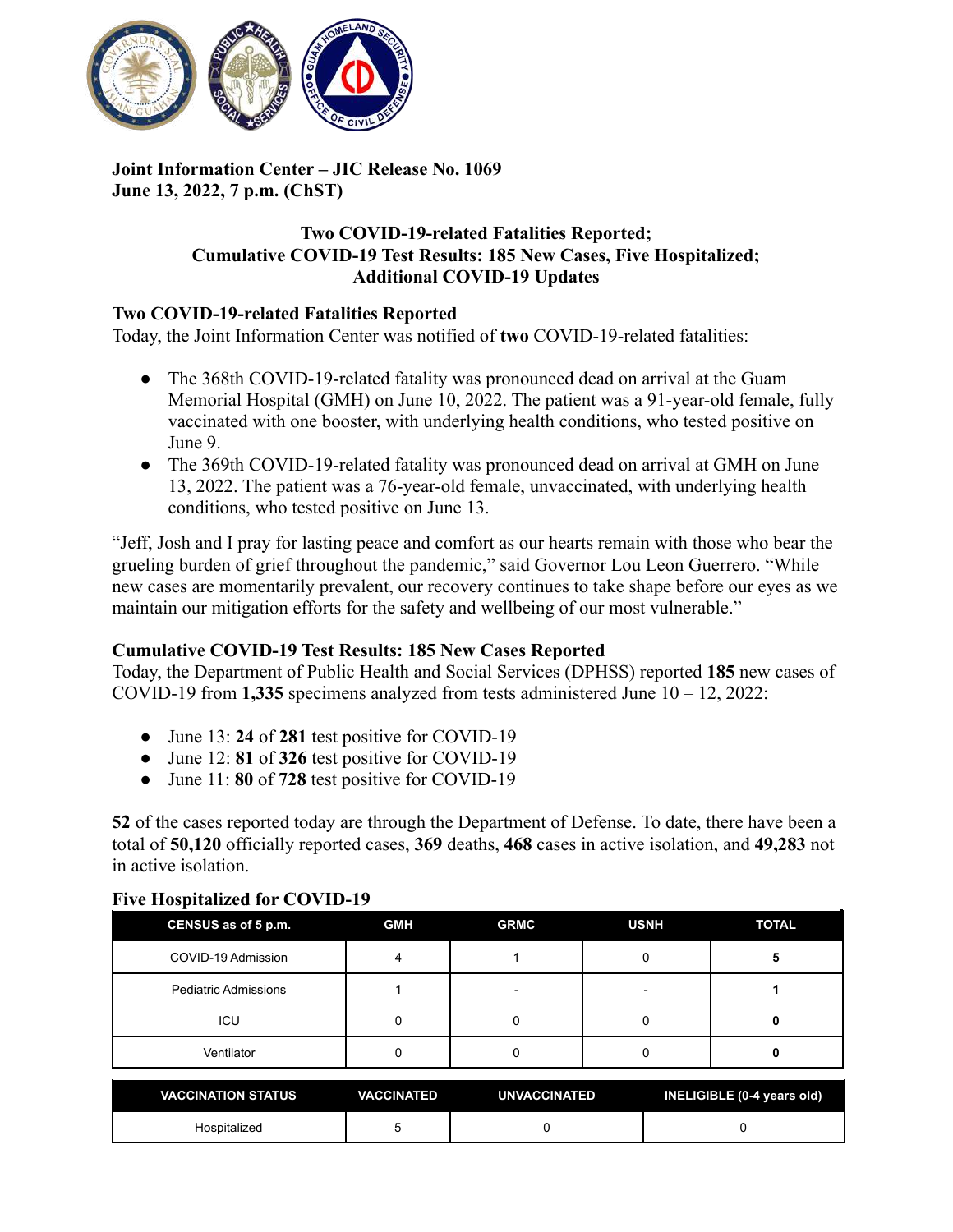| Total in Population*        | 137,092 | 4.515 | 12.229 |
|-----------------------------|---------|-------|--------|
| Rate per 100,000 Population |         |       |        |

SPECIAL NOTE: Based on today's data, if we were to compare two (2) hypothetical populations of 100,000 people each, vaccinated versus unvaccinated, there would be 4 vaccinated people hospitalized for COVID-19. \*Estimated population is based on DPHSS Immunization *Program analysis of 2020 Census data. Updates are expected pending further Census 2020 data breakdown.*

| <b>FREE COVID-19 COMMUNITY TESTING</b><br>Fill out a COVID-19 Testing Patient Assessment Form ahead of time, available at dphss.quam.gov/covid-19-testing. |                                                                                                                                                                                                                                                                                            |  |
|------------------------------------------------------------------------------------------------------------------------------------------------------------|--------------------------------------------------------------------------------------------------------------------------------------------------------------------------------------------------------------------------------------------------------------------------------------------|--|
| Tuesday, Thursday,<br>and Saturday<br>8 a.m. - 11 a.m.                                                                                                     | Old Carnival Grounds, Tiyan, Barrigada<br>COVID-19 testing will be offered by appointment through tinyurl.com/covidstopswithme.<br>Four adults per vehicle. Bring a photo ID. Travel-related testing will not be offered.<br><b>NO SYMPTOMS NEEDED TO TEST FOR COVID-19</b>                |  |
| <b>Tuesdays and</b><br>Thursdays:<br>9 a.m. - 12 p.m.                                                                                                      | DPHSS Southern Region Community Health Center (SRCHC), Inalåhan<br>By appointment only for individuals with COVID-like symptoms. Four adults per vehicle. Bring a<br>photo ID. Travel-related testing not offered. Call (671) 828-7604/5/7518. Register at<br>tinyurl.com/covidstopswithme |  |
| <b>Monday - Saturday:</b><br>9 a.m. by appointment                                                                                                         | <b>DPHSS Northern Region Community Health Center (NRCHC), Dededo</b><br>By appointment only for individuals with COVID-like symptoms. Four adults per vehicle. Bring a<br>photo ID. Call (671) 635-7525/6 to schedule an appointment.                                                      |  |

### **Reduce the Risk of Exposure and Spread of COVID-19**

● **At-risk individuals and older adults should continue wearing face masks** in confined, poorly ventilated areas. Older adults and people with serious chronic medical conditions are most at risk for serious complications and death due to COVID-19. Serious chronic medical conditions include:

| Heart disease | Obesity                                              | Chronic liver disease                      |
|---------------|------------------------------------------------------|--------------------------------------------|
| Diabetes      | Immunocompromised conditions (e.g. cancer,<br>lupus) | Neurologic/neurodevelopmental<br>condition |
| Lung disease  | Chronic renal disease                                | Current or former smoker                   |

- **[Get your COVID-19 booster doses](http://cdc.gov/coronavirus/2019-ncov/vaccines/booster-shot.html)** after the recommended time has lapsed from your vaccination series completion.
- **Look for emergency warning signs** for COVID-19 and call 911 if you have trouble breathing, persistent pain or pressure in the chest, new confusion, inability to wake or stay awake, or bluish lips or face. Individuals who are sick are advised to:
	- **Stay home, except to seek medical care**. Call ahead before visiting the clinic/doctor or pharmacy. Ask your doctor for a telehealth visit. Use a drive-through pharmacy to pick up prescription or over-the-counter medicines.
	- **Monitor for symptoms** of COVID-19 including fever, cough, and shortness of breath, fatigue, body aches, headaches, loss of taste or smell, sore throat, congestion, nausea and/or diarrhea.
	- **Get tested if you have symptoms** of COVID-19.
		- If you have symptoms, work hard to get tested for COVID-19 right away, and then speak with your physician about your treatment options.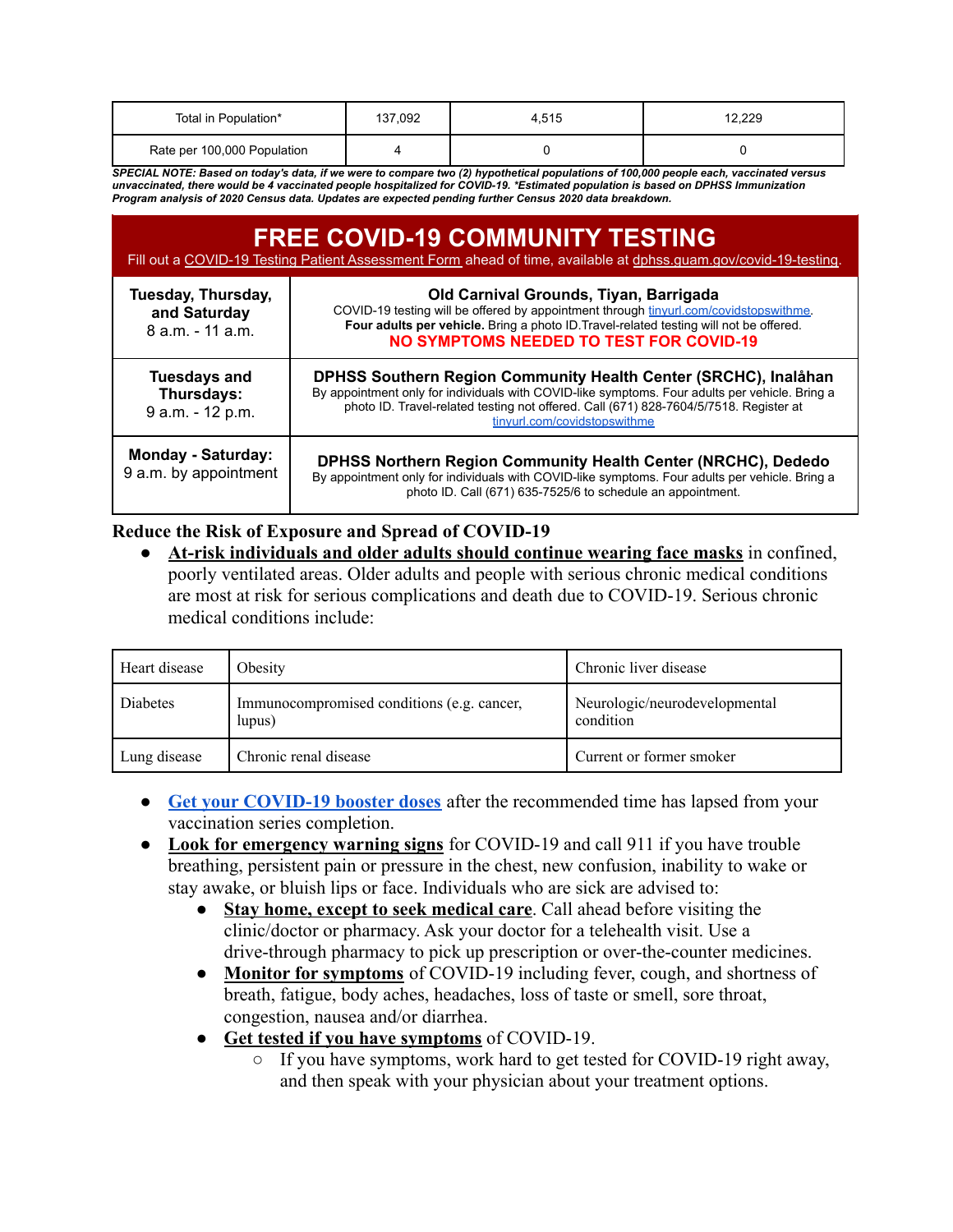- While waiting for test results, you should stay away from others, including staying apart from those living in your household.
- **Report Positive COVID-19 At-home Test Results to DPHSS** at [dphss.surveillance@dphss.guam.gov](mailto:dphss.surveillance@dphss.guam.gov).
- **Isolate if you have tested positive for COVID-19**. While in isolation:
	- a. Eat in a separate room or area; use a separate bedroom; use a separate bathroom. If sharing a bathroom, clean and disinfect after each use.
	- b. Avoid sharing personal items dishes, cups/glasses, silverware, towels, bedding or electronics (e.g., cellphone).
	- c. Wear a face mask.
	- d. Wash your hands often using soap and water, or hand sanitizer; avoid touching your eyes, nose, or mouth with unwashed hands.
	- e. Clean and disinfect "high touch" surfaces and items every day (tables, doorknobs, light switches, handles, desks, toilets, faucets, sinks, and electronics)

# **COVID-19 Therapeutic Paxlovid**

Earlier this year, DPHSS issued a standing order for a COVID-19 therapeutic called Paxlovid. Paxlovid was given emergency use authorization (EUA) by the U.S. Food and Drug Administration (FDA) for treatment of COVID-19. Treatment is indicated for recently diagnosed COVID-19 patients with mild-moderate symptoms. If you have symptoms or test positive, ask your health care provider within five days of your first symptoms. Prescribing providers are advised to document SARS-CoV-2 viral test (lab-based antigen or PCR), and symptoms of COVID-19 for  $\leq$ 5 days. Read the standing order for paxlovid [HERE](https://dphss.guam.gov/wp-content/uploads/2022/02/Standing-Order-of-Paxlovid-signed-dated-48pg-1.pdf).

## **Second COVID-19 Booster Doses Available**

Second doses of the COVID-19 booster are available to individuals ages 12 years and older who are moderately or severely immunocompromised. Eligible individuals may receive a second booster dose using an mRNA (Pfizer-BioNTech or Moderna) COVID-19 vaccine at least 4 months after the first booster dose.

Adults between the ages of 18 and 49 who are not moderately or severely immunocompromised and who received Janssen COVID-19 Vaccine as both their primary series dose and booster dose may receive a second booster dose using an mRNA COVID-19 vaccine at least 4 months after the Janssen booster dose. Adults ages 50 years and older could benefit from a second mRNA booster dose as they are at increased risk for severe COVID-19. Adults 50 years and older may receive a second booster dose, if it has been at least 4 months after the first booster dose.

| <b>FREE COVID-19 VACCINATION CLINICS (AGES 5 AND OVER)</b><br>FIRST, SECOND AND BOOSTER SHOTS AVAILABLE - Pfizer-BioNTech, Moderna, Johnson & Johnson |                                                                                              |  |
|-------------------------------------------------------------------------------------------------------------------------------------------------------|----------------------------------------------------------------------------------------------|--|
| Tuesday, Thursday, and                                                                                                                                | Agana Shopping Center (2nd Floor) - Register: tinyurl.com/vaxguam                            |  |
| Saturday                                                                                                                                              | Walk-ins are welcome, but appointments will be expedited. Bring appointment confirmation and |  |
| 11 a.m. - 3 p.m.                                                                                                                                      | proof of identity. Last appointment is 30 minutes before closing.                            |  |
| Mon. - Thurs.                                                                                                                                         | DPHSS Northern Region Community Health Center (NRCHC), Dededo                                |  |
| 9 a.m. - 5 p.m.                                                                                                                                       | Last vaccine will be administered 30 minutes before closing. Walk-ins welcome. Curbside      |  |
| Sat: 9 a.m. - 12 p.m.                                                                                                                                 | vaccination available for people with disabilities.                                          |  |